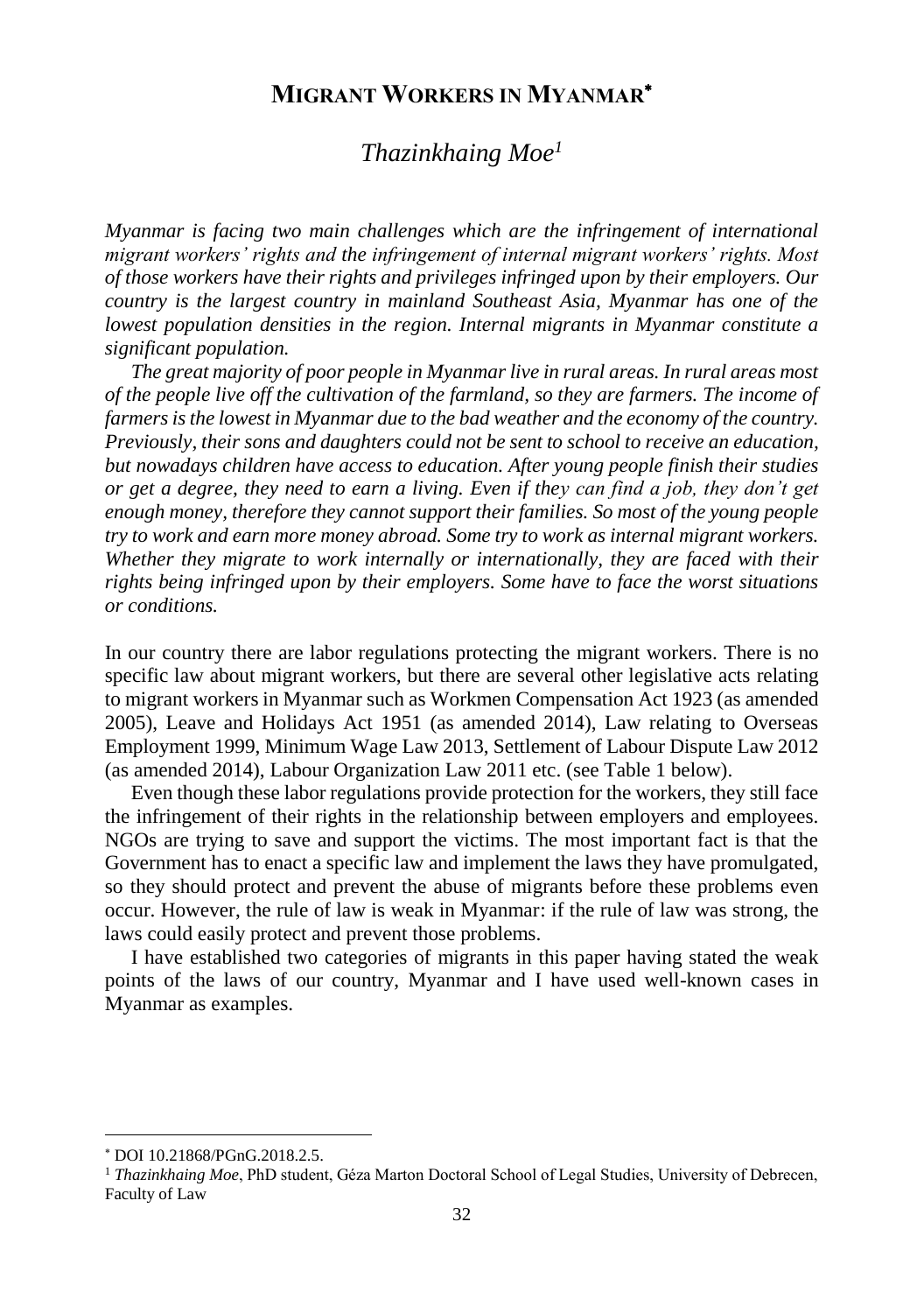#### **1. Migrant Workers in Myanmar**

There are two kinds of migrant workers in Myanmar, internal migrant workers and international migrant workers. The population of internal migrant workers is larger than international migrant workers. The people in rural areas are migrating to the big cities; Yangon, Mandalay and Naypyitaw. In rural areas there are few chances to work, so the people in rural areas are migrating to the big cities or abroad to work.

#### **1.1 Internal Migrant Workers**

51 percent of all internal migration in the country is across states/regions, 49 percent of all internal migration is within a state/region. Migration within a state/region is mainly rural-rural or urban-urban (ILO 2015).<sup>2</sup> The 2014 Myanmar Population and Housing Census (Census Atlas, 2015) listed internal migrants at over 9 million in 2014.<sup>3</sup> The biggest cities are Yangon, Mandalay and Nay Pyi Taw. Most of the internal migrants are from Magway, Ayawady and Bago.

Internal migrant workers are mainly facing the issues of forced labour, human trafficking in person and child labour. They often work in unhealthy and unsafe conditions and they often exposed to extremely cold or hot air temperatures, dust, fumes, loud noises, or vibrations and sometimes toxic chemicals. 60 percent of migrant workers work the whole week. They don't get the holidays they should (UNESCO et al 2018). Even though every employee should be entitled to get the holidays as announced by the Government in Myanmar. $4\overline{4}0$  percent of migrant workers are working overtime, but they are not paid extra for their overtime work. Working hours are regulated in various labor laws. Under these laws, working hours are limited to 8 hours per day. If the employees need to work overtime, it should be a maximum of 12 hours per week. Migrant workers are reluctant to report abuse by employers to labour authorities or police because they believe that doing so might have negative consequences for them, such as losing their jobs (UNESCO et al 2018).

Most of the migrant workers were coerced into forced labour by the military and civilian officials, for decades. The practice of exacting forced labour from civilians was underpinned by British colonial laws, the Town Act of 1907 and Villages Act of 1908. In 2012, the Government signed an agreement with ILO for assistance in the elimination of forced labour. In 2012, the ILO and the Government signed a memorandum of understanding to adopt an overall framework and principles to end forced labour.

In 2014, the Government reported prosecuting 124 human trafficking cases involving 367 suspects and 309 trafficked persons. They majority of the cases were for forced marriage but also included labour exploitation, sexual exploitation and one child trafficking case. Of the 124 cases, 77 of them related to the trafficking of persons in China, 26 internally within Myanmar and 18 in Thailand (ILO 2015).

 $\overline{a}$ 

<sup>2</sup> The ILO study (ILO 2015) was based on a sample size of 7295 internal migrant workers. It used a nonprobability sampling method, and statistical findings related to this research cannot be said to represent the entire population.

<sup>&</sup>lt;sup>3</sup> The 2014 Myanmar Population and Housing Census defines migration as inter-township movement of more than six months (Census Atlas, 2015).

<sup>4</sup> Section 3, Leave and Holiday Act (1951), Myanmar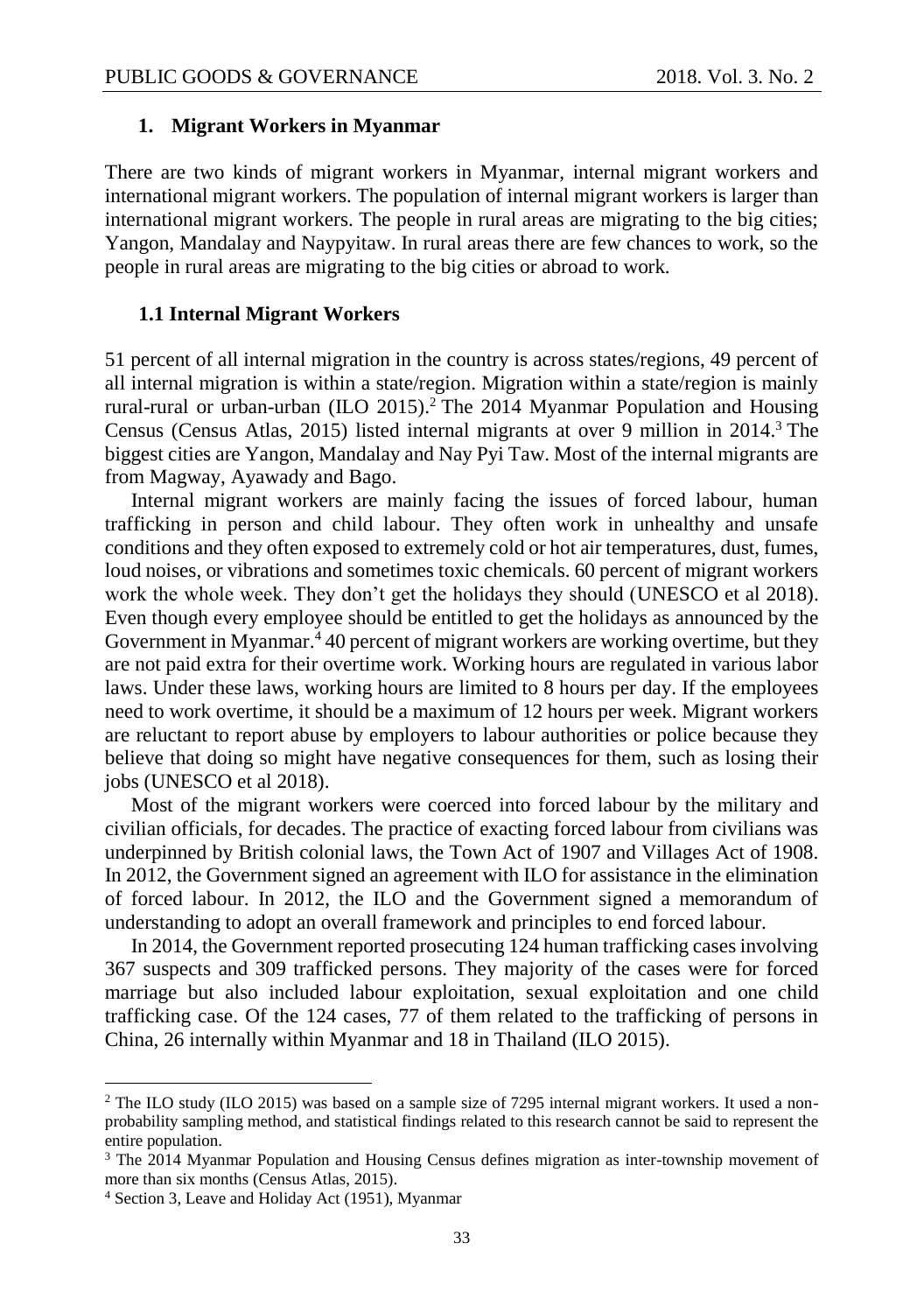Internal migrants across the country raised the issue of insecure housing in their destination area. During the focus group discussions, workers explained that internal migrants are often unable to afford rental housing and instead have to construct their own housing out of basic materials, such as wood or bamboo, typically beside the work site, in urban areas or in the forest.

There are a lot of child laborers who are internal migrant workers. They usually work in a tea shop (there are a lot of tea shops in Myanmar) as waiters. They always work over the time set by the laws. They work from 5 am to 10 pm until the shop closes. But their salary is the lowest among the internal migrants. They can't rest until the shop closes. Most of the children are younger than the minimum age set by the law. Some children are forced to enter the military. This is the biggest problem to solve, but the law cannot protect them from this situation. Some girls who are under 18 years old are working as maids, moving from their city to Yangon City. In Myanmar there are well-known cases about the infringement of the rights of the internal migrants. Among them, I want to present a well-known case in the following.

Victims San Kay Khine and Orphan Thazin were just 12 and 11 years old when they were sent to Yangon in 2011, San Kay Khine's mother Nyo Nyo Win said during an interview in a remote village in Kawhmu Township, three hours drive south of Yangon. Their salary is about 15000 kyats (12\$) as live-in maids. Since the girls worked at Ava Tailor Shop on 40<sup>th</sup> Street in Yangon owned by a man named Tin Thuzar, they were tortured and treated like slaves. Their families often tried to meet them by going to Yangon every month. The shop owner didn't allow them to meet their families. The girls were hidden and kept to work in the tailor shop or in the employer's eight-floor apartment. The employers were subject to horrible daily abuse, such as beating with steel rope, cutting with scissors and burns inflicted on the skin with cigarette butts and lighters. San Kay Khine suffered most as all of her fingers were broken. Her right arm was broken once too. They suffered for five years. A man who had business dealings with the shop alerted Myanmar Now of the brutal abuses to Kyauktada Police, but as there was no police follow-up, Myanmar Now alerted the Myanmar's National Human Rights Commission. The Commission solved the problem with the compensation (5,000,000 kyats). The Commission asked to accept the compensation lump sum from the tailor shop owner. The employer swiftly offered to pay 4 million kyats for San Kay Khine and 1 million for Thazin. But later the case was tried in court. Finally the court sentenced four family members to 13 years and up.<sup>5</sup>

Internal migrant workers in Myanmar are deprived of their rights, be it by coercion, abduction, sale of workers, deception about the nature of the work (industry, occupation, employer, location, hours, wages, housing or living conditions), physical or sexual violence or threats, required overtime or other work (outside of employment agreement), restriction on freedom of movement, financial penalties or dismissal (ILO 2015).

#### **1.2 International Migrant Workers**

 $\overline{a}$ 

Under the military regime, the economy of the country declined. It was difficult to earn a living within the country for the people of the country. So many people decided to

<sup>5</sup> BBC Burmese News, 3rd October 2016,<https://www.bbc.com/burmese>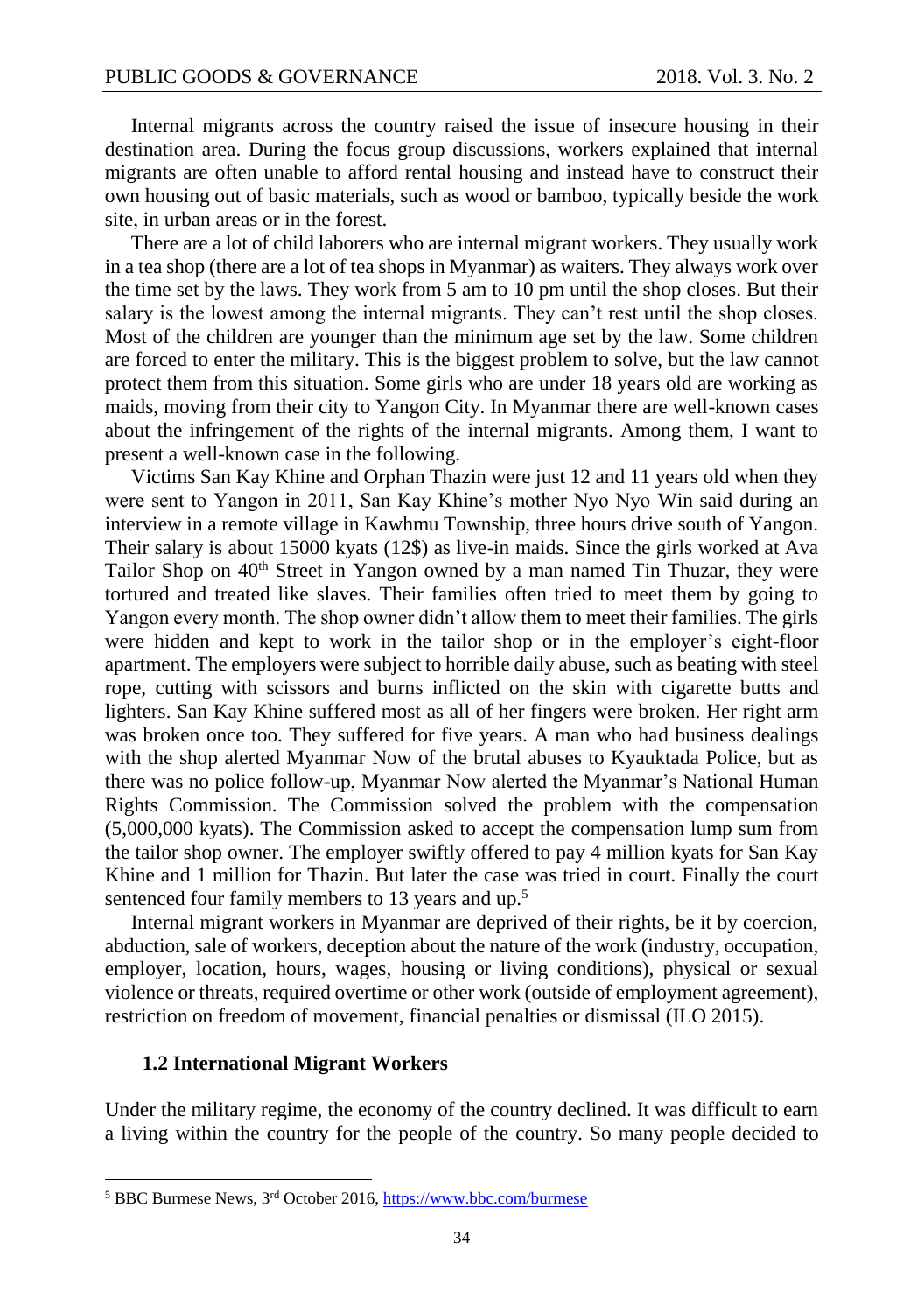work at the borders (Muse, Myawady, Tachileik, Mae Sai) or abroad. Why they intend to work at the borders or abroad is to support their families and help their friends. Although there are a lot of chances of employment within the country, chances are that they'd receive a poor salary that's not enough to support their families.

70 percent of international migrant workers from Myanmar are in Thailand and Malaysia. Some people are working in China, Singapore and South Korea etc. (Census Atlas, 2016). Nowadays young people are migrating to Singapore and South Korea more than before. Girls who migrate to Singapore are working as nurses, maids or engineers etc. When they leave to work abroad, some are going by legal routes but some move illegally. Previously, a lot of migrant workers were illegal migrants. Later the Government has signed a MOU with the government of Thailand about working visas. But there are still illegal migrant workers in Thailand and Malaysia (Census Atlas, 2016).

About migration to Thailand: in the past, the people living along the Thailand-Myanmar borders used to cross the border to work abroad. From 1992 to 2012, the influx of migrant workers from Myanmar has continued to grow in Thailand. Nowadays there are 2 million migrant workers from Myanmar in Thailand. The largest population of migrants from Myanmar are in Thailand. They can work in many sectors in Thailand: in the sectors of agriculture, construction, fishery, domestic, services and sales, transport and trade etc. (Chantavanich, 2013).

About migration to Malaysia: There are 139,200 Burmese refugees (Chins, Rohingyas, Panthays and Rakhines) in Malaysia. The second largest population of migrants from Myanmar is in Malaysia. Many of the new migrant workers are in the hands of human traffickers or have been killed by other criminals.

70% of migrant workers from Myanmar are in Thailand, 15% in Malaysia, 4.6% in China,  $3.9\%$  in Singapore and  $1.9\%$  in USA.<sup>6</sup> In Singapore most of the girls from Myanmar are working as maids. Some are nurses and engineers. Some maids are deprived of their some rights, such as not having enough to eat and a good place to sleep.

#### **2. Relevant Laws in Myanmar**

As we mentioned above, there is no specific law about migrant workers, but there are other relevant legislative acts concerning (directly or indirectly) the rights of migrant workers in Myanmar. Table 1 summarizes these acts as follows.

 $\overline{a}$ 

<sup>6</sup> <https://www.iom.int/countries/myanmar>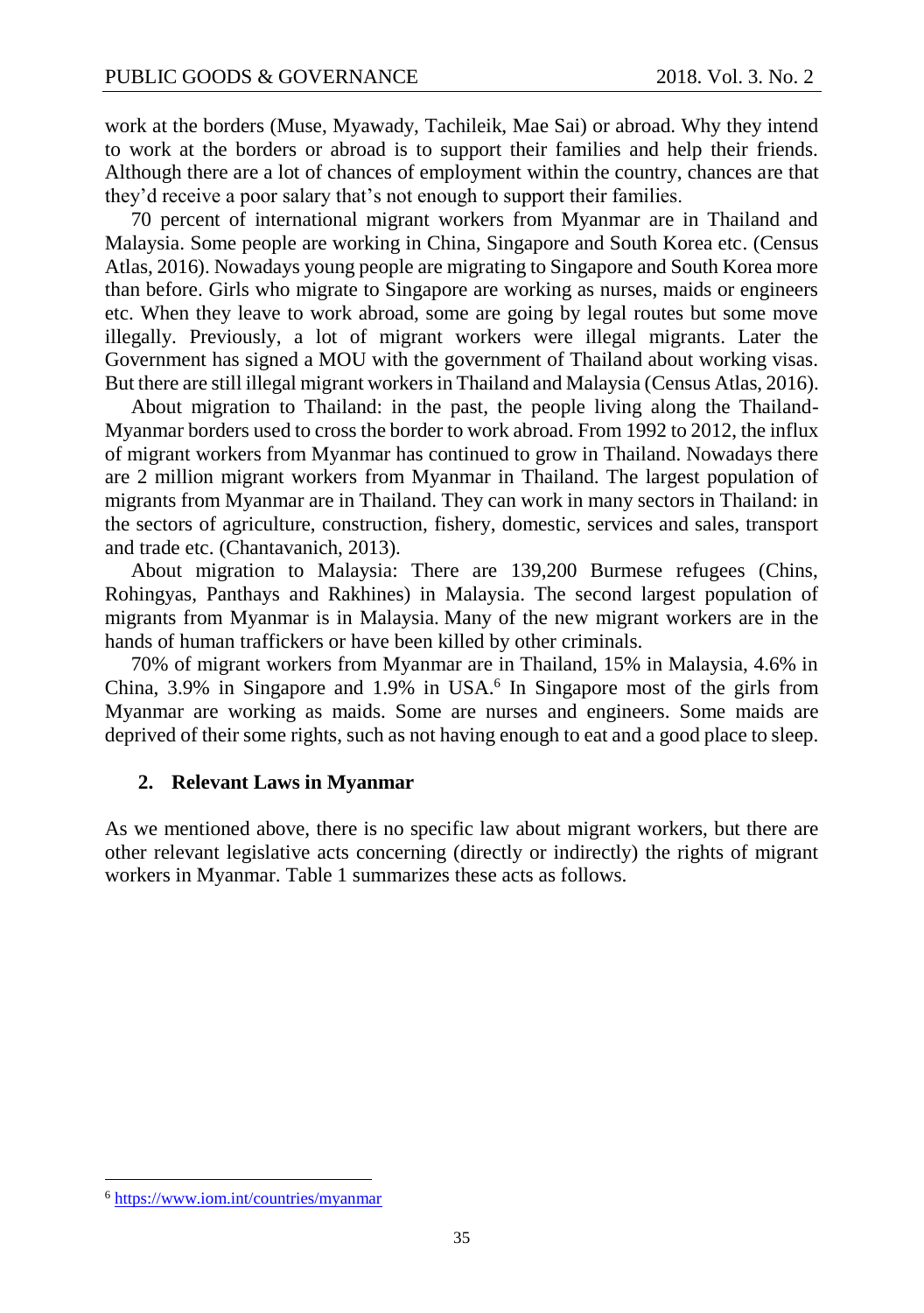Table 1

| Title                                        | Year of adoption                    |
|----------------------------------------------|-------------------------------------|
| Workmen's Compensation Act                   | 1923 (originally), amended in 2005  |
| Leave and Holiday Act                        | 1951 (originally), amended in 2014  |
| <b>Employment Restriction Act</b>            | 1959                                |
| Income Tax Law                               | 1974 (originally), amended by Union |
|                                              | Tax Law in 2017                     |
| Law Relating to Overseas Employment          | 1999                                |
| Labour Organization Law                      | 2011                                |
| Social Security Law                          | 2012                                |
| Settlement of Labour Dispute Law             | 2012 (originally), amended in 2014  |
| <b>Employment and Skills Development Law</b> | 2013                                |
| Minimum Wage Law                             | 2013                                |
| Payment of Wages Law                         | 2016                                |
| <b>Factories Act</b>                         | 1951 (originally), amended in 2016  |
| Shops and Establishment Law                  | 2016                                |
| Oilfields (Labour and Welfare) Act           | 1951                                |

## **Relevant Laws in Myanmar**

*Source:* author

### **Conclusions**

A lot of cases of internal and international labour migration are still happening although the percentage of migrants at the present is lower than in the past. 40 percent of migrant workers have access to legal protection. But 50 percent are still suffering from the infringement of their rights. In the future, how will this percentage improve? I think we can reduce the rights violations at least 20 percent more, as the government has been trying to reduce this number by cooperating with the NGOs. The most important development would be the implementation of specific laws for the protection of migrant workers' rights. In Myanmar there are two centres for the settlement of migrant workers' disputes, but there is no labour court and specific law for the migrant workers. If the government can establish a specific labour court and promulgate specific law for the migrants, it can further reduce the percentage.

### **List of references:**

- Department of Population, Ministry of Labour, Immigration and Population of the Republic of the Union of Myanmar (2015). Census Atlas Myanmar. The 2014 Myanmar Population and Housing Census. [http://themimu.info/sites/themimu.info/files/documents/Census\\_Atlas\\_Myanm](http://themimu.info/sites/themimu.info/files/documents/Census_Atlas_Myanmar_the_2014_Myanmar_Population_and_Housing_Census.pdf) [ar\\_the\\_2014\\_Myanmar\\_Population\\_and\\_Housing\\_Census.pdf](http://themimu.info/sites/themimu.info/files/documents/Census_Atlas_Myanmar_the_2014_Myanmar_Population_and_Housing_Census.pdf) [accessed October 5, 2018]
- International Labour Organization (ILO)(2015). Internal Labour Migration in Myanmar: Building an Evidence-Base on Patterns in Migration, Human Trafficking and Forced Labour. Yangon: International Labour Organization,